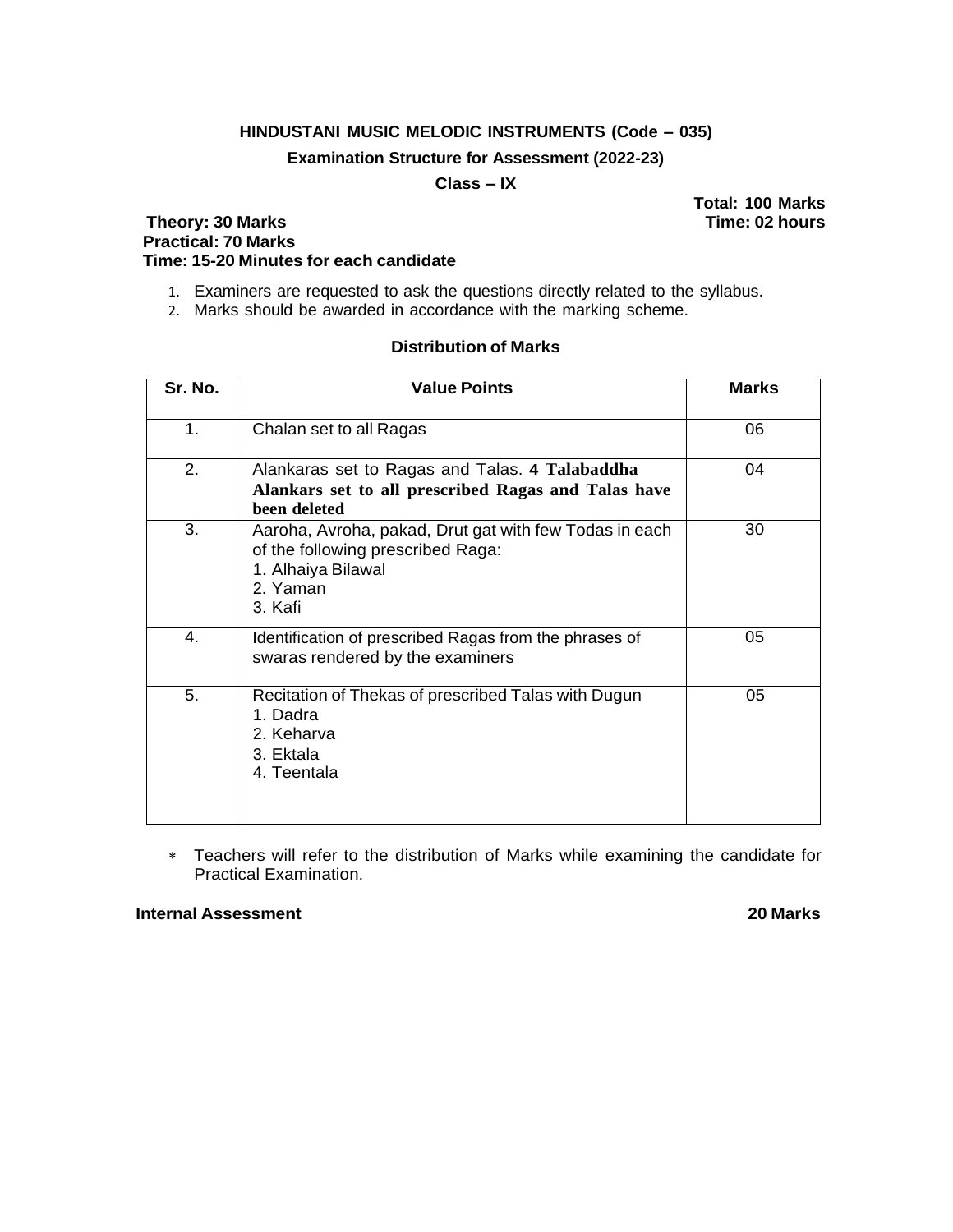### **HINDUSTANI MUSIC MELODIC INSTRUMENTS (Code – 35) Examination Structure for Assessment (2022-23) Class X**

**Total : 100 Marks**

### **Theory: 30 Marks Time: 02 hours Practical (External Assessment) 50 Marks Time: 20-25 Minutes for each candidate**

- 1. External examiners are requested to ask the questions directly related to the syllabus.
- 2. Marks should be awarded in accordance with the marking scheme.

## **Distribution of Marks**

| Sr. no. | <b>Value Points</b>                                                                                                                       | <b>Marks</b> |
|---------|-------------------------------------------------------------------------------------------------------------------------------------------|--------------|
| 1.      | One Maseet Khani Gat with elaborations in any one of the<br>Prescribed Raga:<br><b>Bhupali</b><br>1.<br>2. Khamaj<br>3. Brindavani Sarang | 14           |
| 2.      | Aaroha, Avroha, Pakad, Drut Gat with few Todas and Jhala in<br>each prescribed Raga                                                       | 24           |
| 4.      | Identification of prescribed Ragas from the phrases of Swaras<br>rendered by the examiner                                                 | 04           |
| 5.      | One Dhun                                                                                                                                  | 04           |
| 6.      | Recitation of Thekas of the following prescribed Talas with Dugun:<br>Sultala<br>1.<br>2.<br>Rupak                                        | 04           |

 External Examiner will refer to the distribution of Marks while examining the candidate for Practical Examination.

**Internal Assessment 20 Marks**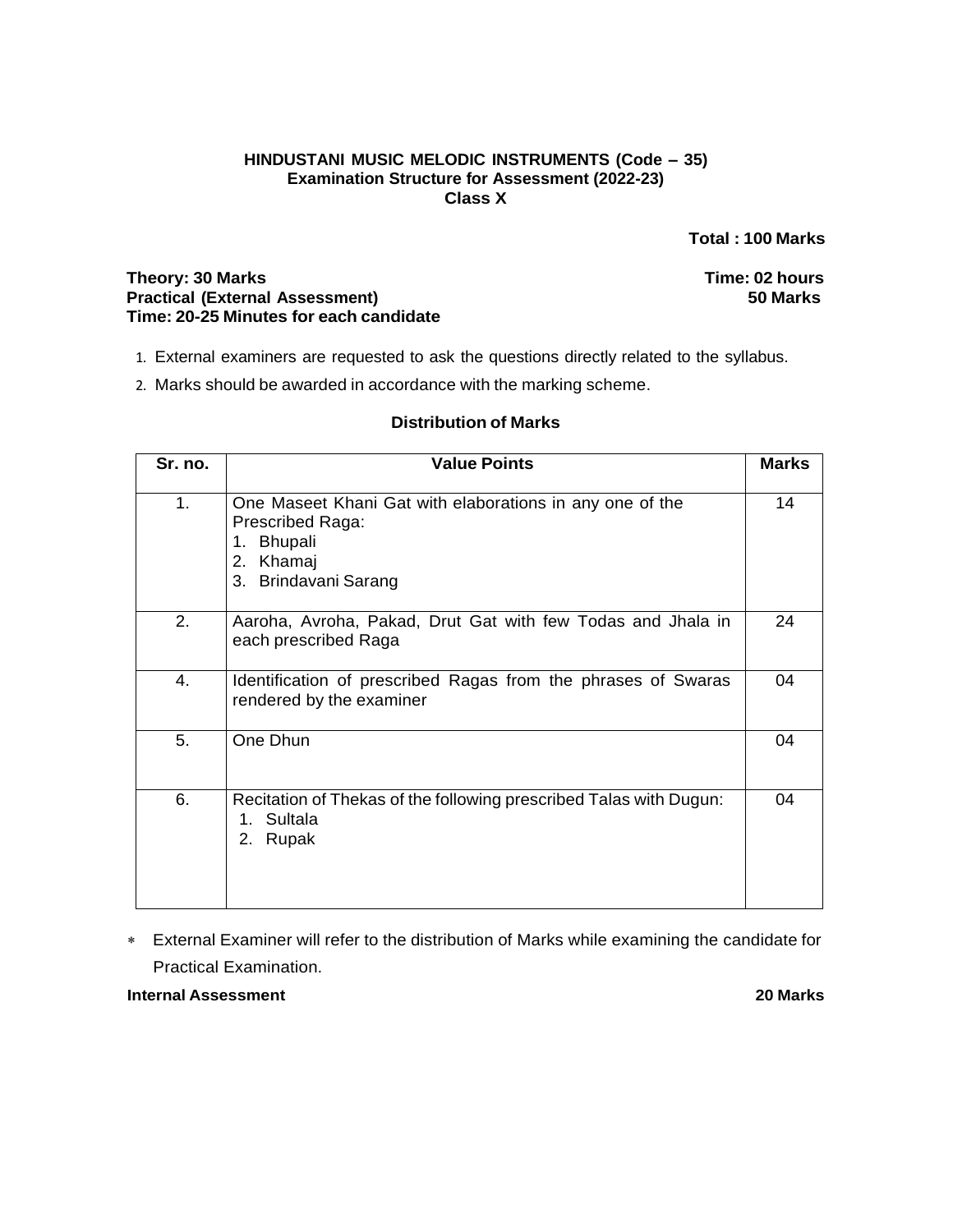## **Hindustani Music Melodic Instrument (Code - 035) Course Structure (2022-23) Class - IX**

## **Theory: 40 periods Time: 02 hours 30 Marks**

**1.** Questions to be set with internal choice covering the entire syllabus

| No.           | <b>Units</b>                                                                                                           | <b>No. of Periods</b><br>(40) | <b>Marks</b><br>(30) |
|---------------|------------------------------------------------------------------------------------------------------------------------|-------------------------------|----------------------|
|               | <b>Units 1</b>                                                                                                         | 10                            | 6                    |
| 1.1           | Definition of the following<br>Sangeet, Dhwani, Nada, Shruti, Swara, Saptak, Alankar,<br>Thaat, Jati                   | 05                            |                      |
| 1.2           | Definition of the following<br>Laya, Tala, Matra, Sam, Tali, Khali, Vibhag, Avartan                                    | 05                            |                      |
|               | Unit 2                                                                                                                 | 08                            | 6                    |
| 2.1           | Definition of the following,<br>Raga, Aroha, Avroha, pakad, vadi, Samvadi, Anuvadi,<br>Vivadi.                         | 04                            |                      |
| $2.2^{\circ}$ | Definition of the following:-<br>Gat, Swarmalika, Lakshan Geet, Khayal                                                 | 04                            |                      |
|               | Unit 3                                                                                                                 | 04                            | 6                    |
| 3.1           | Notation System of Pt. V.D Paluskar<br>and Pt.V.N. Bhatkhande                                                          | 04                            |                      |
|               | Unit 4                                                                                                                 | 10                            |                      |
| 4.1           | Description of the following Ragas:<br>Alhaiya Bilawal, Yaman, Kafi                                                    | 05                            | 6                    |
| 4.2           | Description and ability to do Tala- Notation of the<br>following Talas with dugan:<br>Teentala, Ektala, Keharwa, Dadra | 05                            |                      |
|               | Unit 5                                                                                                                 | 08                            | 6                    |
| 5.1           | Ability to write notation of compositions in prescribed<br>Ragas.                                                      | 08                            |                      |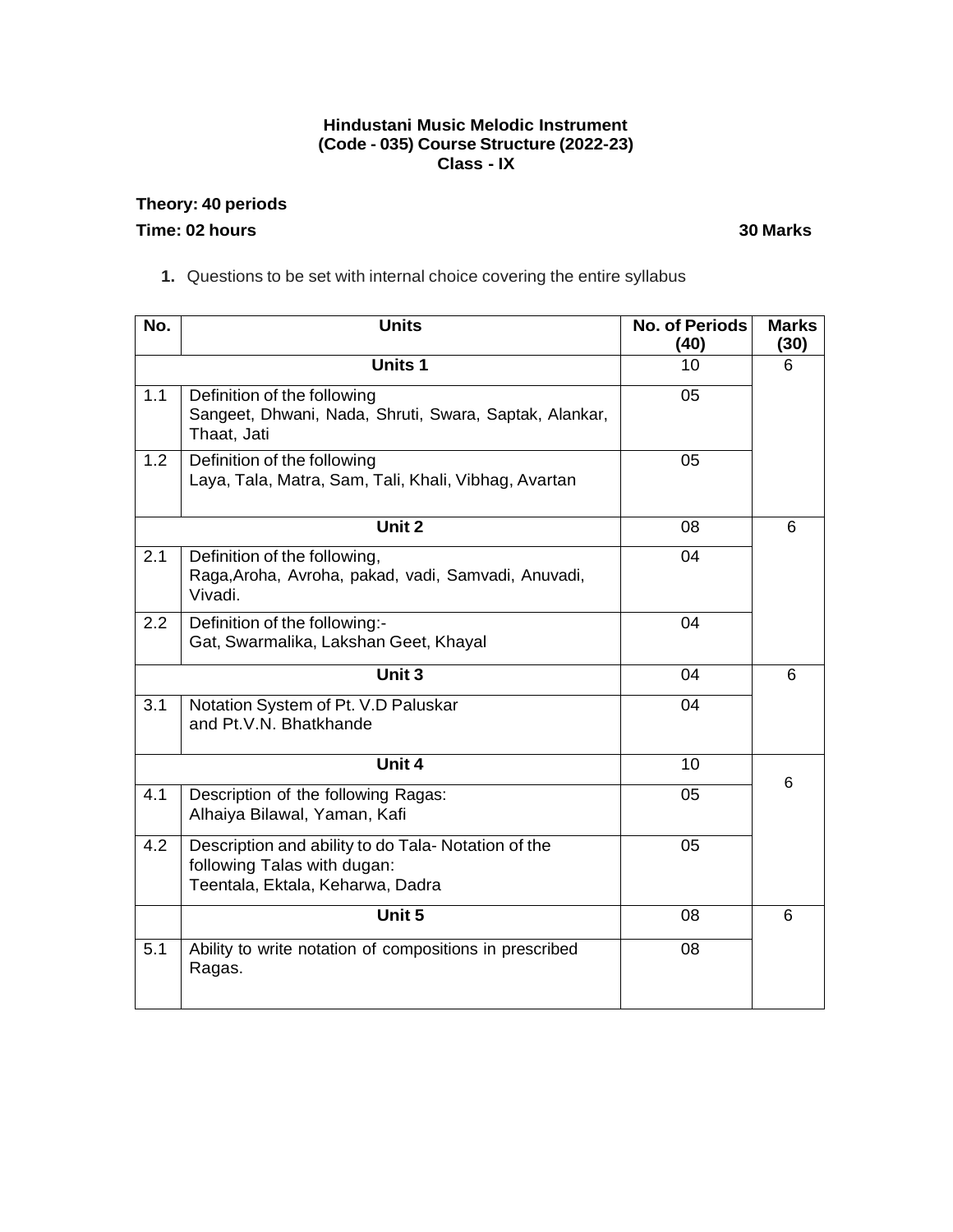## **Practical-100 Periods 50 Marks**

## **Class - IX**

| S.No | <b>Topics</b>                                                                                                | No. of periods (100) |
|------|--------------------------------------------------------------------------------------------------------------|----------------------|
| 1.   | Six chalans set to all prescribed Ragas.                                                                     | 10                   |
| 2.   | Four Tala - baddha Alankaras set to all prescribed<br>Ragas and Talas.                                       | 15                   |
| 3.   | Aaroha, Avaroha, Pakad, Drut Gat with few Todas in<br>the following Ragas: Alhaiya Bilawal, Yaman, Kafi      | 50                   |
| 4.   | Identification of prescribed ragas from the phrases of<br>swaras rendered by the examiner.                   | 10                   |
| 5.   | Recitation of the Thekas of Dadra, Keharwa,<br>Teentala, Ektala, with Dugun, keeping Tala with<br>hand beats | 15                   |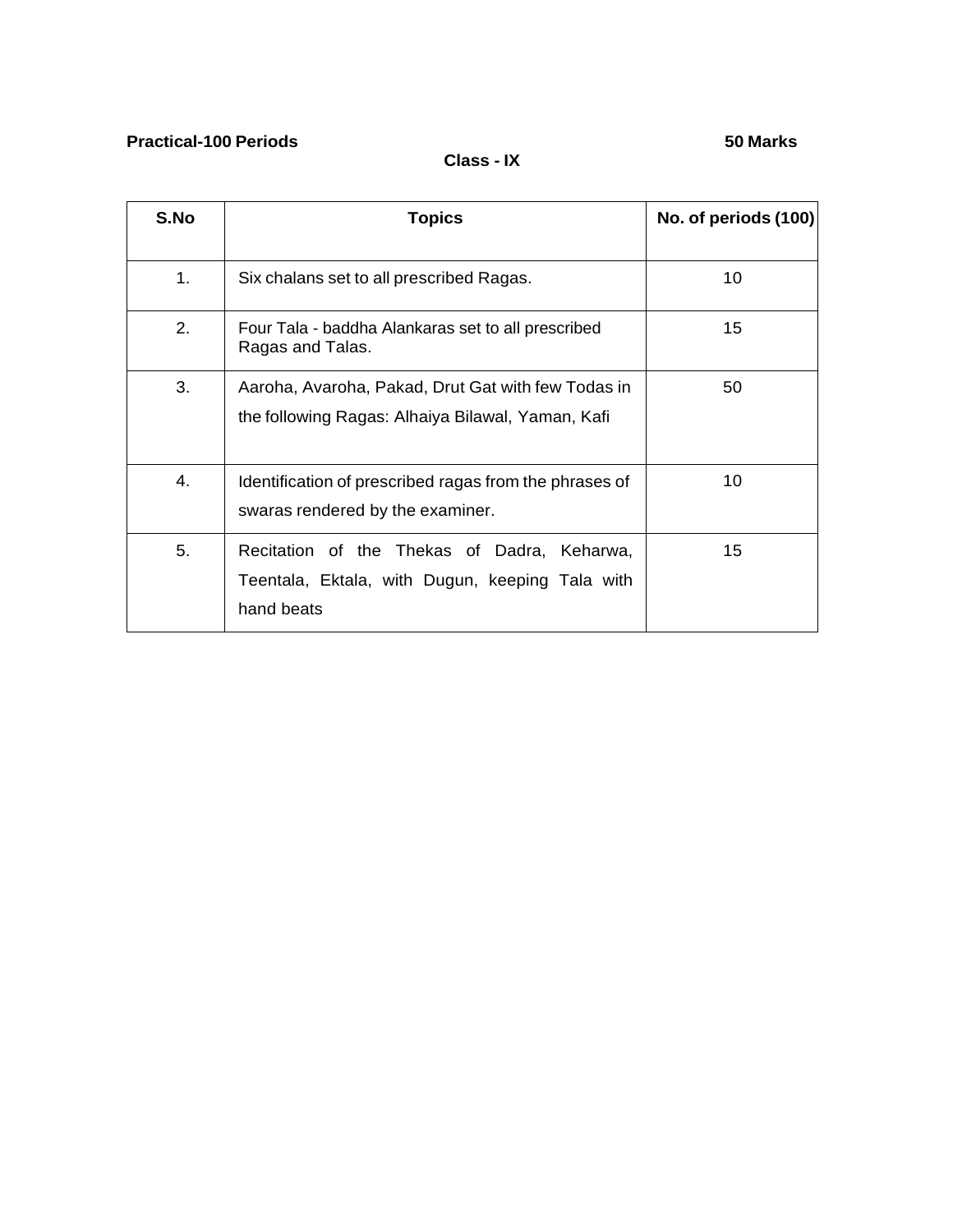## **HINDUSTANI MUSIC MELODIC INSTRUMENTS (Code – 035) Course Structure (2022-23) Class X**

## **Theory: 40 period**

## **Time: 02 hours 30 Marks**

**1.** Questions to be set with internal choice covering the entire syllabus

| No. | <b>Units</b>                                                             | <b>Periods</b> | <b>Marks</b> |
|-----|--------------------------------------------------------------------------|----------------|--------------|
|     | Unit 1                                                                   | 10             | 06           |
| 1.1 | Definition of the following: Aalap, Taan, Meend, Kan.                    | 04             |              |
| 1.2 | Definition of the following: Dhrupad, Masitkhani Gat, Razakhani<br>Gat,. | 06             |              |
|     | Unit $2$                                                                 | 08             | 06           |
| 2.1 | Basic knowledge of the structure and Tuning of any one of the            | 06             |              |
|     | following instruments:                                                   |                |              |
|     | <b>Sitar Sarod Violin</b>                                                |                |              |
|     | Dilruba or Esraj Flute<br><b>Mandolin Guitar</b>                         |                |              |
|     | Unit 3                                                                   | 10             | 06           |
| 3.1 | Detailed study of the following Ragas: Khamaj, Brindavani                | 05             |              |
|     | Sarang, Bhupali                                                          |                |              |
| 3.2 | Description and Tala notation of the following Talas with Thah           | 05             |              |
|     | Dugun, Tigun and Chaugun, Tilwada, Rupak.                                |                |              |
|     | Unit 4                                                                   | 08             | 06           |
| 4.1 | Ability to do notation of compositions in prescribed ragas.              | 04             |              |
| 4.2 | To identify Ragas from Phrases and elaborate them in Swaras.             | 04             |              |
|     | Unit 5                                                                   | 04             | 06           |
| 5.1 | Brief life sketch and contribution to music of Tansen, Allaudin          | 02             |              |
|     | Khan and Inayat Khan.                                                    |                |              |
| 5.2 | <b>Contribution of Omkar Nath Thakur</b>                                 | 02             |              |
|     |                                                                          |                |              |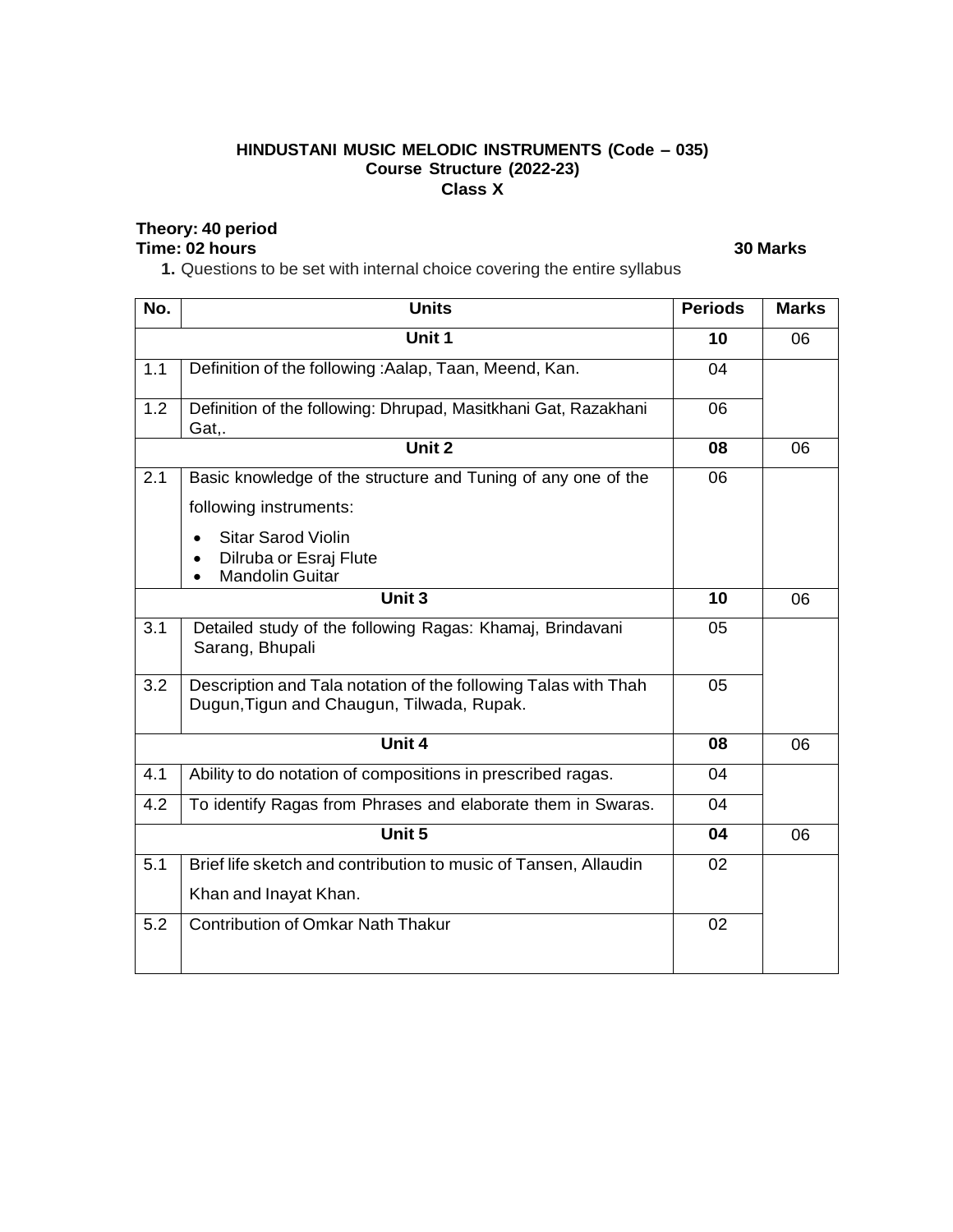## **Class - X**

## **Practical – 100 Periods**

## **External Practical 50 Marks**

| S.No | <b>Topics</b>                                                                                                     | No. of periods |
|------|-------------------------------------------------------------------------------------------------------------------|----------------|
| 1.   | One Maseetkhani Gat with simple Todas in any one<br>prescribed ragas.<br>Bhupali,<br>Khamaj,<br>Brindavani Sarang | 15             |
| 2.   | Aaroha, Avroha, pakad and Drut Gat with Tana<br>and Jhala in each of the prescribed ragas:                        | 45             |
| 3.   | One Dhun                                                                                                          | 10<br>10       |
| 4.   | Ability to recognize the prescribed Ragas from the<br>Phrases of swaras rendered by the examiner.                 | 10             |
| 5.   | Recitation of the Thekas of the following Talas with<br>Dugun, keeping Tala with hand beats:<br>Tilwada, C Rupak  | 10             |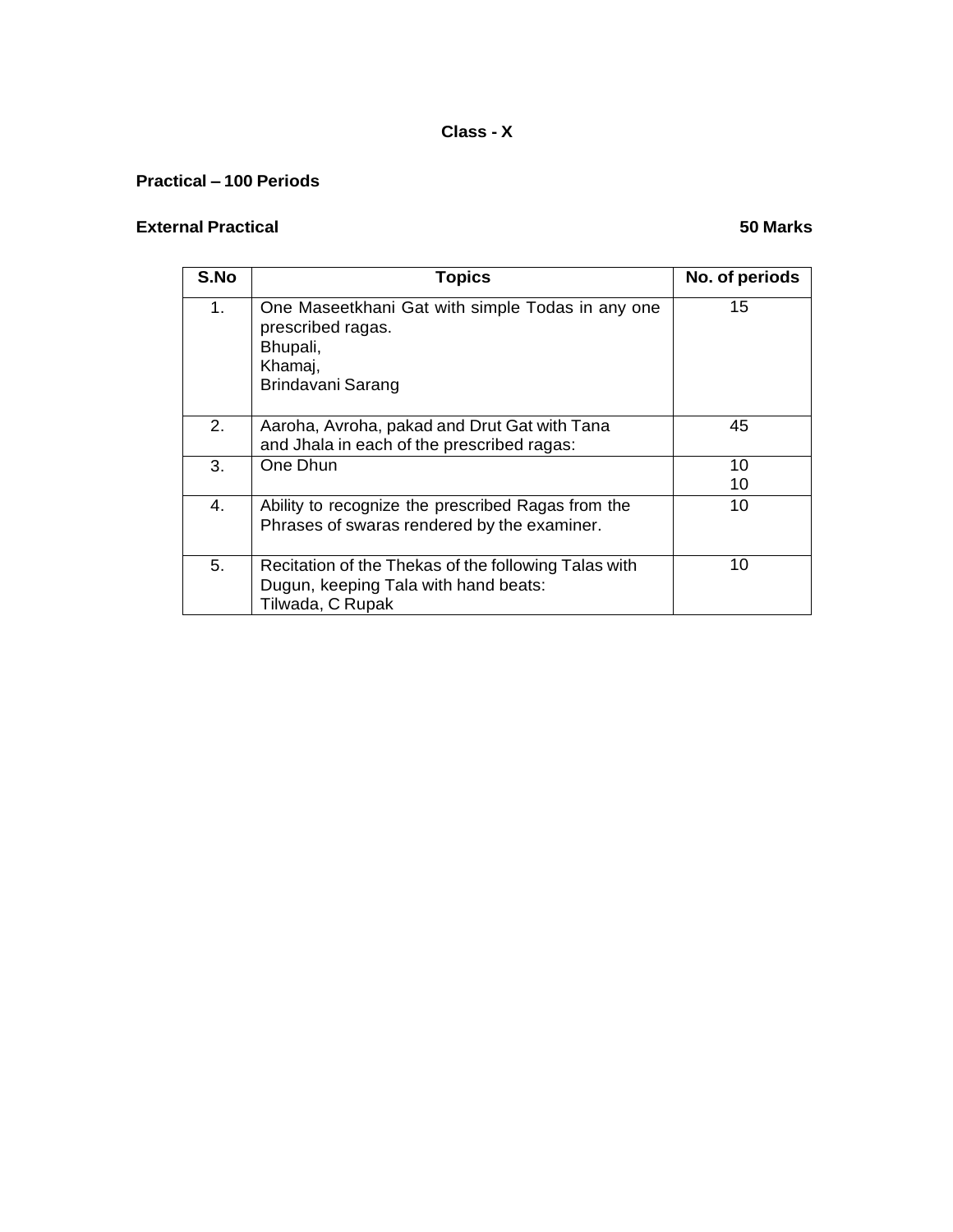## **HINDUSTANI MUSIC Melodic Instrument (Code – 035) Class IX (2022-23)**

#### **Internal Assessment 20 Marks**

## **1. Project File: 05 Marks**

- Writing in notation the musical compositions of all Ragas prescribed in the syllabus,
- Identifying the Tala of the musical compositions.
- Identifying and Interviewing neighbourhood Artists
- Draw & label any one instrument (melodic).
- Description and writing the notation of prescribed Talas with Layakaries (Thah, Dugun,Tigun,Chaugun).
- Knowledge about any one of the percussion artist.

## **2. Project Work 05 Marks**

Suggestive Topics\*

## **Interrelationship of the following:**

- i. Music and Physics (Sound Frequency, vibration, pitch, intensity, timbre)
- ii. Music and Mathematics (Mathematical Calculation of laya)
- iii. Music and History (Development of Music during the medieval period)
- iv. Music and Geography (Development of Music in varied cultural zones e.g. songs, instruments in mountainous or hilly areas)
- v. Music and languages Dialects in folk Music

\* Students may choose any one of the above topics or any other topic for project in consultation with teacher.

**3. Periodic practical Test, restricted to three in an Academic year. 10 Marks** Average of best two tests to be taken for final marks submission. Each test will examine a candidate for one Raga from the syllabus, one Folk song or one Dhun and two tala.